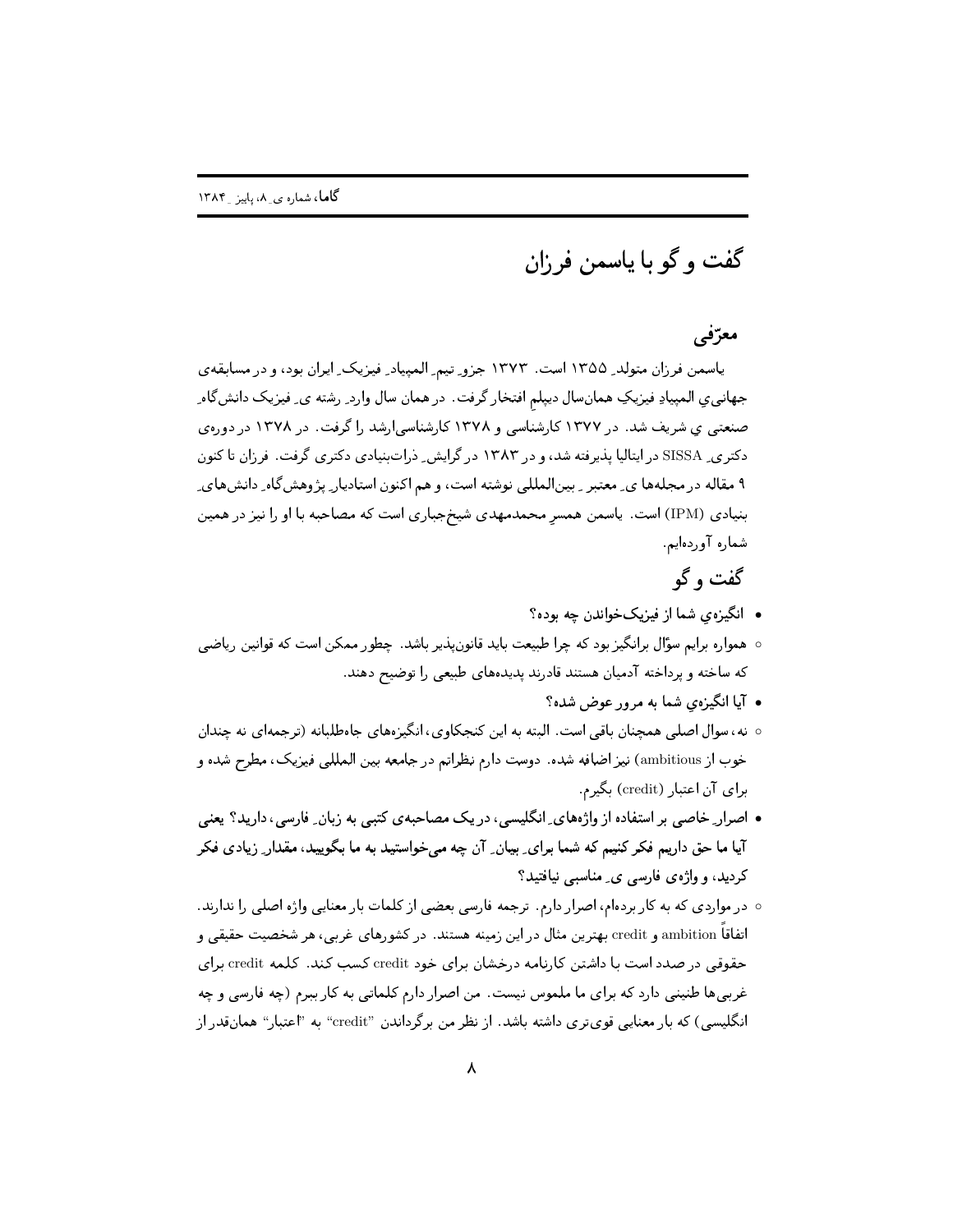

بار معنایی کلام میکاهد که ترجمه به طور مثال "قربانت شوم" یا "ناموس" به انگلیسی. • استادهای شما چه کسانی بودند؟ ○ از محضر استادهای فراوانی استفاده کردهام که برشمردن نام همهٔ آنها اینجا مقدور نیست.  $\Omega$  - استاد با ادنمای شما که بود ○ در دوره کارشناسی و کارشناسیارشد استاد راهنمای من دکتر اردلان بودند. در دوره دکتری، مدتی که در ایتالیا بودم الکسی اسمیرنف مرا راهنمایی میکردند و در stanford دانشجوی مایکل پسکین بودم. • شبيه آنها هستيد؟ ○ امیدوارم که از هر کدام از آنها، علاوه بر فیزیک، چیزی راجع به زندگی نیز آموخته باشم. • از فیزیک پیشهبودن راضبی هستید؟ ه بله، صد در صد. • چیزهای غیرفیزیک هم می خوانید؟ چه چیزهایی؟ ٥ بله، هر چه دوروبرم باشد مي خوانم. اما به طور مخصوص از خواندن رمانهاي تاريخي لذت مي برم. • چه قدر ورزش مىكنيد؟ ه با کمال شرمندگی، نه چندان زیاد! • چەقدر بە نوشتىن فارسى علاقە داريد؟ چەقدر مىينويسيد؟ اگر مىينويسيد، چرا مىنويسيد؟ اگر نمي نويسيد، چرا نمي نويسيد؟ ○ من اصولاً از نوشتن لذت بیشتری میبرم تا حرف زدن. اگر موضوع مورد علاقه من باشد جداً از نوشتن لذت می برم. آخرین نوشته من به فارسی جزوه کوچکی در مورد فیزیک نوترینو میباشد که خواندن آن را به همه کسای که میخواهند اطلاعاتی مقدماتی در مورد نوترینوها به دست آورند توصیه میکنم. این جزوه را می توان در تاریمای زیر یافت:

http://physics.ipm.ac.ir/conferences/pheno-school/lectures.htm

- اکنون در چه زمینهای کار پژوهشی میکنید؟
	- ۰ در زمینه جنبههای پدیدهشناسی ابرتقارن.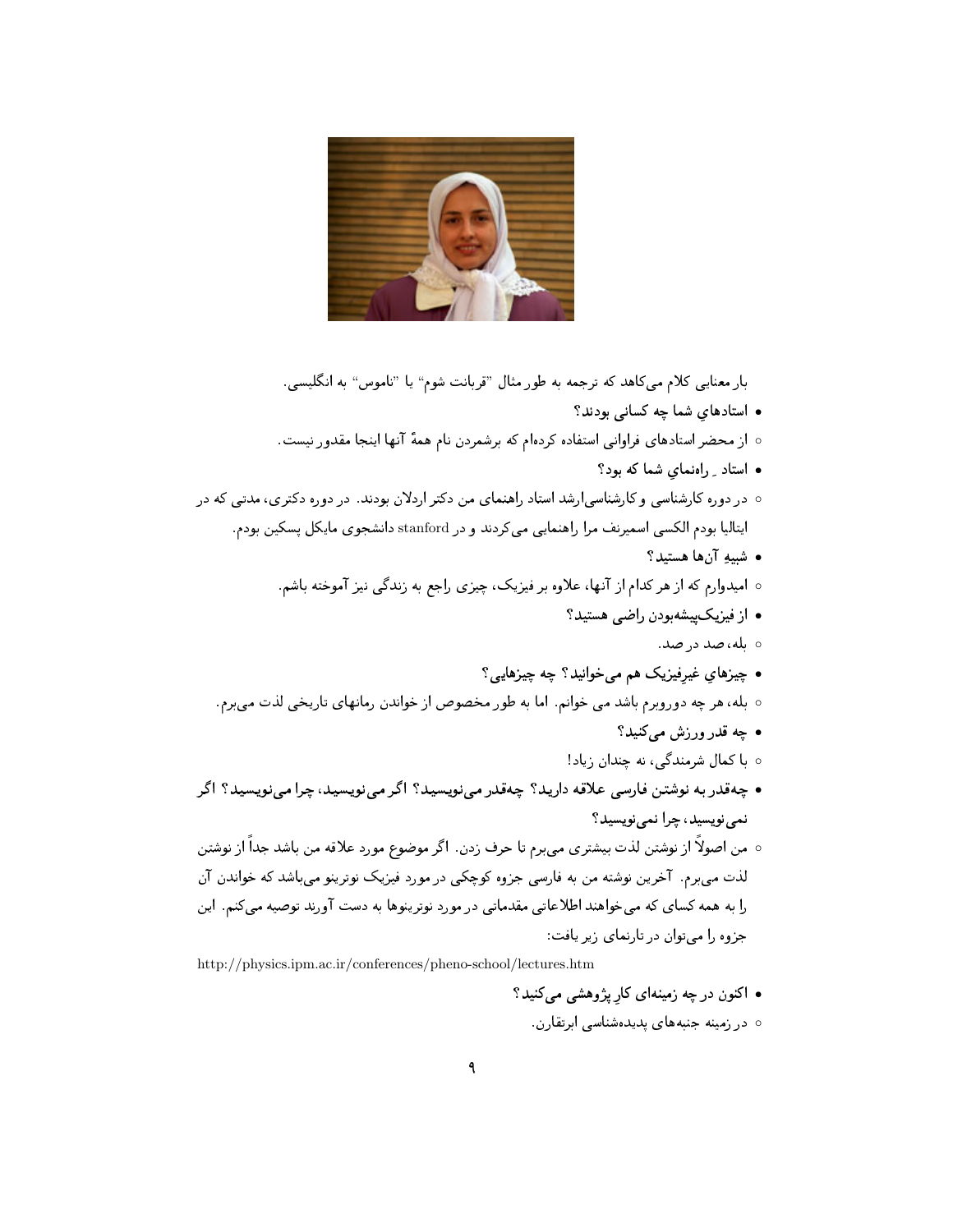- اگر ممکن است بیشتر توضیح دهید.
- وجود ابرتقارن بر مشاهدهپذیرهای انرژی پایین تأثیر میگذارد. بهطور مثال دوقطبی،های الکتریکی ذرات بنیادی از منابع نقض CP که در لاگرانژی ابرتقارن وجود دارند سهم می پذیرند. من در این زمینه کار می کنم .
	- بهترین کارتان به نظر خودِتان کدام است؟
		- ه کاري که هم اکنون انجام ميدهم.
	- کار جمعی را دوست دارید یا کار فردی را؟
- از کار فردی، مانند بیشتر ایرانیان، لذت بیشتری میبرم. اما خود را مجبور میکنم که کار جمعی نیز انجام دهم چرا که لازم است.
	- ارزيابي ي شما از كارهاي پژوهشي در ايران چيست؟
- معلومات من اجازه نمىدهد كه كار تحقيقى در ايران را به طور عام ارزيابى كنم. اما در رشته خود من، تا جایی که من اطلاع دارم، کار در خور توجهی انجام نگرفته است.
	- در اين مورد منظورتان از «درخور توجه» چيست؟
- من مقالهای در این زمینه، به غیر از مقالههایی که خود نوشتهام، سراغ ندارم که در ایران نوشته شده باشد.
	- اگر ممکن است از نظر ساختاری و مدیریتی موسساتِ داخلی و خارجی مقایسه کنید.
- واقعیتش را بخواهید من هنوز از ساختار موسسات داخلی سر در نیاوردهام، اما اجازه بدهید چند نکته را در مورد موسسات آمریکایی که تحسین مرا برانگیخته برشمرم. در آمریکا استادان شناخته شده و برجسته و در عین حال از نظر سنبی جاافتاده و باتجربه، استقلال زیادی دارند. به این معنا که مقداری تسهیلات تحت عنوان grant در اختیار آنها قرار میگیرد و آنها با توجه به نیازهای گروه تحت سرپرستی خود آن مقدار پول را خرج می کنند. با این grant، اگر صلاح دانستند دانشجو می گیرند، اگر خواستند کنفرانس برگزار می کنند یا برای بهبود ساختمان مرکز و وسایل مورد نیاز هزینه میکنند و ... من تا به امروز نشنیدهام که هیچکدام از آنها از این اعتماد سوءاستفادهای کرده باشد. اتفاقاً، چند روز پیش نوشته محمدعلی فروغی را در بزرگداشت کمالالملک می خواندم. همانطور که می دانید کمالالملک در مرحلهای از زندگی خود، بنیانگذار و متصدی یک هنرستان نقاشی بود. ظاهراً این هنرستان چندان موفق نبوده. فروغي اين تجربه را ارزيابي مي كند و نتيجه مي گيرد كه علت شكست اين تجربه سينجيمهايي بود که در مورد صرف بودجه از کمالالملک می کردند. در آن موقع کمالالملک پیری جاافتاده بود که پاسخگویی به مأموران دولتی را دون شأن خود میدانسته و همکاری نمی کرده و … پیشنهاد محمدعلی فروغی برای موفقیت چنین تلاشهایی در آینده تخصیص بودجه شخصی برای افراد در سطح كمالالملك بود. البته او نامي از grant نمي آورد ولي مفهوم همان است كه عرض كردم. به واقع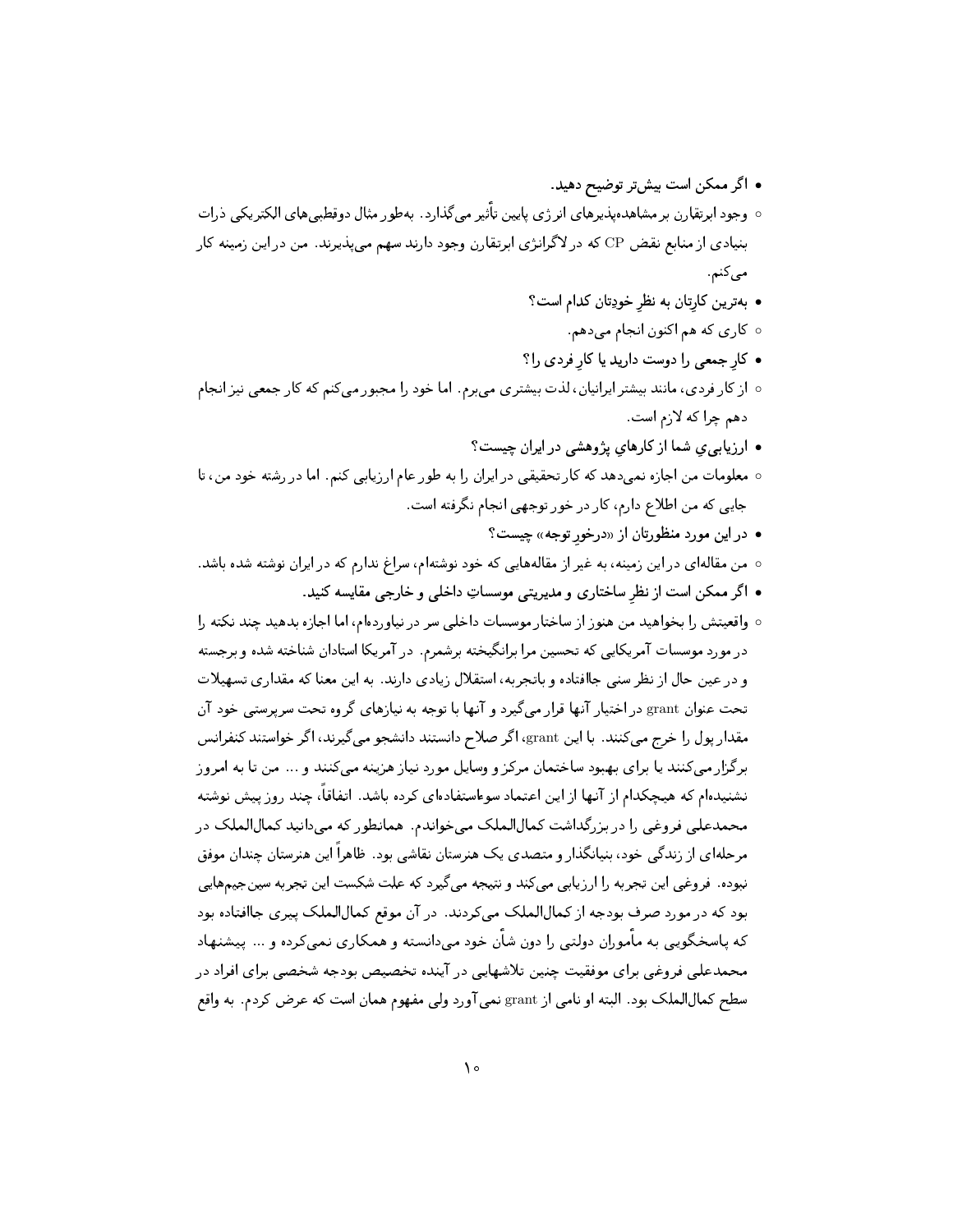اداره هر کدام از مراکز تحقیقاتی ظرایف و نکاتی بیشمار دارد که تنها از عهدهٔ افراد مجربی که در آن مرکز عمری سرکردهاند بر می آید. تصمیمگیری از بالا و تعیین تکلیف کردن در همهٔ امور جزئی برای اد، گونه مراکز معنایی ندارد.

بنیانگذاران استنفورد و SLAC) SLAC یک مرکز تحقیقاتی وابسته به Stanford است که من در آن مشغول تحصیل بودم) از همان ابتدا، حدود افراد مختلف اعم بر استاد، دانشجو و کارمند و … را بهطور نانوشته اما محسوسی مشخص کردهاند. آمریکاییها یک ضربالمثل دارند که میگوید «دیوارهای خوب همسایههای خوب می سازند.» این توصیه به عینه در SLAC رعایت شده است. پس از ورود به SLAC فرد سریعاً موقعیت خود را می یابد. با تلاش و کار زیاد میتواند موقعیت خود را بهتر کند اما مسیر مشخص است. اگر کسی به نابجا یا را از حریم خود بیرون بگذارد با یک تذکر کوچک مسأله حل میشود. در نتیجه تنشهای خانمان برافکن در این مؤسسه اتفاق نیفتاده است. افراد روحیه بهتری دارند و با دل وجان برای موفقیت مؤسسه کار می کنند.

- همانطور که می،دانید تعدادِ قابل توجهی از دانش آموختهگانِ فیزیکِ داخل برایِ کار که عمدتاً از نوع موقت است به خارج رفتهاند. فکر می کنید ممکن است چه جذابیتی در ایران وجود داشته باشد یا باید بهوجود آيد تا تعدادِ قابل ملاحظهاي از اين افراد برگردند. در حدِ امكان اين جاذبهها را دستهبندي كنيد.
- شخصی را در نظر بگیرید که هم اکنون در خارج به سر میبرد و میخواهد در مورد ماندن و یا برگشتن تصمیم بگیرد. این شخص باید بتواند تصویر روشنی از آینده احتمالی خود در ایران ترسیم کند. باید بداند که حقوق او در ایران چقدر خواهد بود. باید بداند قیمت خرید و اجاره یک آپارتمان در نزدیکی محل کار به چه میزان است. آیا امکان پیشخرید خانه موجود است. وضعیت وام مسکن به چه صورت است. اگر مرد باشد می خواهد بداند تکلیف خدمت نظامی او چگونه خواهد بود . سالی چند بار می تواند در کنفرانس بینالمللی شرکت کند. آیا قادر خواهد بود همکاران خارجی خود را به ایران دعوت کند. وضعیت ارتباطات اینترنت چگونه است و ... این اطلاعات برای تصمیمگیری هر فرد جدی و منطقی ضروری است. متاسفانه، مسئولان از دادن اینگونه اطلاعات طفره می روند و بحث درباره آن را دون شان خود می یابند. و یا گمان میکنند که فرد مقیم خارج با پرسیدن اینگونه سئوالات قصد "کلاس" گذاشتن دارد. مسئولان انتظار دارندکه صرف گفته آنها فرد چشم بسته تصمیم بگیرد. در حالبی که تجربه نشان داده است که کسانی که "بیخیال" این نوع مسائل هستند اگر هم به وطن برگردند، غیر از سربار سیستم شدن و غرولند کردن خدمتی به مملکت نمی کنند.
- منطقی است که شما جزو دستهی «بی خیال»ها نباشید. به شما چه مقدار اطلاعات و تضمین داده شد؟ چه مقدار از این تضمینها را قابل پیگیری و مطالبه میدانید؟ ضمناً، به هر صورت شما از قبل با وضعیتِ داخل آشنائیهایی داشتهاید ـــ ییشداوریهایی که شما آنها را مدیون شخص یا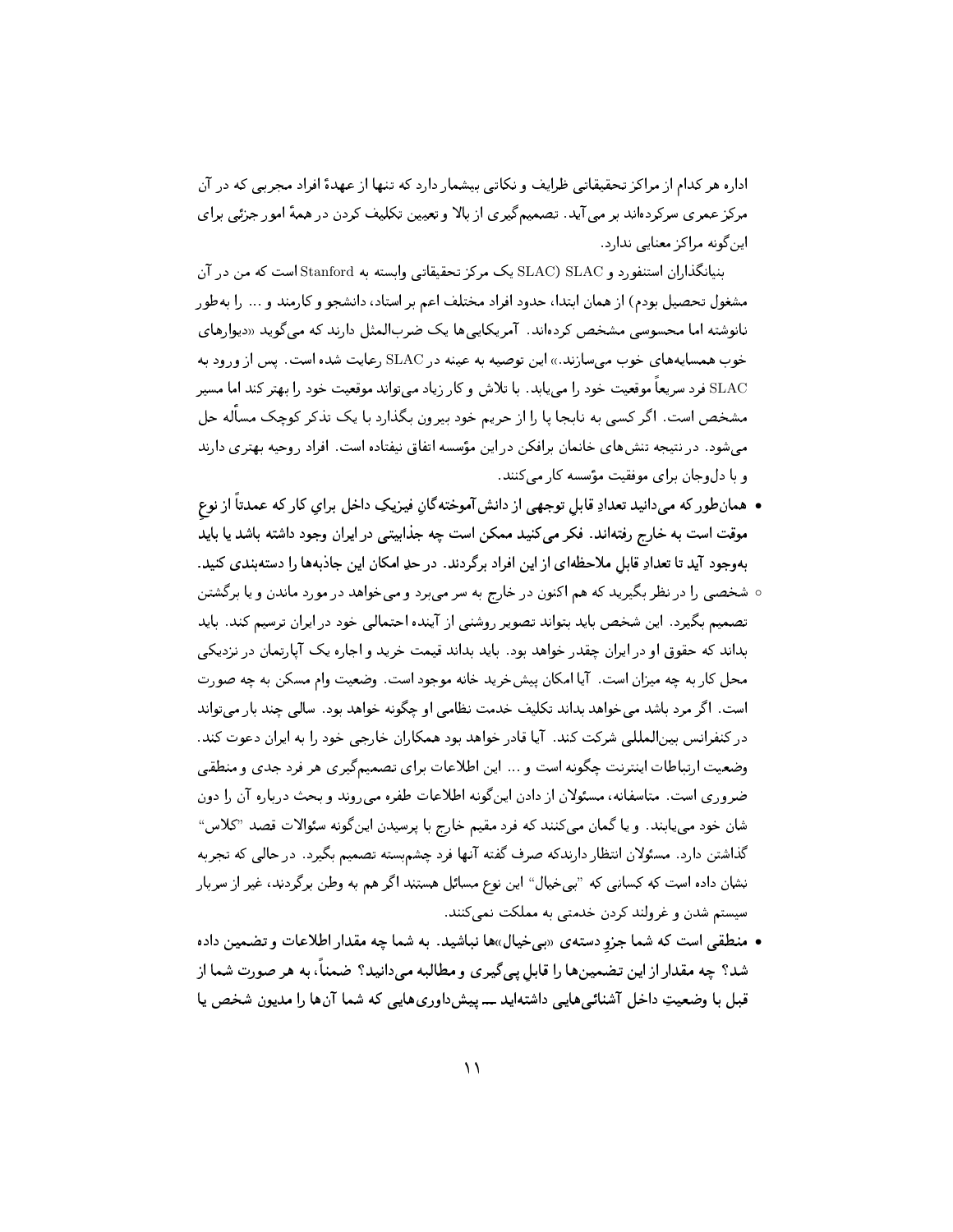- ٥ در مجموع سعي كردهام از پيشداوري بيرهيزم.
- شما در شرایطی ایران و موسساتی را که در آن بودید ترک کردید. الان که برگشتهاید شرایط و فضا را چهگونه می بینید؟ پیش رفتها و پس رفتهائی را که بهنظرتان می رسد تا آنجا که ممکن است به مورد بگوئيد.
	- پیش,فتھای زیادی صورت گرفته که مهمترین آنها افزایش حقالتحقیق است.
	- آیا به این که شخص یا سازمانی کارهای پژوهشی را هدایت کند، اعتقاد دارید؟
		- ه شما راه دیگری سراغ دارید؟!
- بله. بعضيها ميگويند بهترين كاري كه مديران و دستگاههاي ِ اجرائي مي توانند انجام بدهند اين است که از پژوهشگرها و پژوهشکدهها فقط متناسب با تولید علمیای که میکنند حمایت کنند. در این صورت خودبهخود اوضاع ِ تحقیقات بهتر میشود. بگذارید اینطور بیرسیم: شما چه وجهِ تمایزی برای این اشخاص و سازمانهای هدایتکننده قائل هستید؟ اگر قرار بود شما هم یکی از آن اشخاص باشید، و مقدار محدودی بودجه برای حمایت از طرحهایِ پژوهشی داشتید، چه معیاری برایِ انتخاب داشتید؟ بيش ترين امتياز را به عنوان و محتواي طرح، رشتهي طرح دهنده، و يا سابقهي كاري او مى داديد؟
- اگر من در چنین مقامی بودم عمده بودجه تحقیقی را صرف تحقیقات کاربردی در زمینههایی چون کشاورزی و نساجی می کردم و بر عملکرد اینگونه مؤسسات نظارت مستقیم و مستمر میداشتم. اما اندکی از بودجه را ـــ تقریباً همین مقدار که الان صرف می شود ـــ به محققین علومیایه می دادم بدون آنکه نظارت مستقیمی داشته باشم. اما مسئولان باید توجه داشته باشند که تحقیق در زمینههای کاربردی و علومیایه بهطور بنیادی با هم تفاوت دارند. کاملاً معقول است که میزان مشخصبی بودجه صرف به طور مثال اصلاحنژاد نوع بهخصوصي از برنج كرد و پس از مدت معيني انتظار موفقيت داشت مخصوصاً اگر این کار در جاهای دیگر دنیا انجام شده باشد. اما نمی توان فیزیکدانان آزمایشگر را مؤاخذه کرد که چرا با وجود صرف این همه بودجه هنوز پس از ۱۰ سال وایاشی پروتون را مشاهده نکردهاند.

هر چند از سؤال شما قدري منحرف ميشويم، ولي اجازه بدهيد داستان جستجوي واپاشي پروتون را نقل کنم. همانگونه که می دانید، بسیاری از مدلهای ورای مدل استاندارد ذرات بنیادی پیش بینی می کنند که پروتون ناپایدار است. برای امتحان کردن این فرضیهها آزمایشگاههای متعددی حدود ۱۵ سال پیش ساخته شد که در صورت وایاشی پروتون آن را میتوانستند ثبت کنند. اما تا به امروز هیچ شاهدی دال بر وایاشی پروتون مشاهده نشده. اما این تلاشها بی ثمر نیز نبوده. همین آشکارسازها پدیده جالب نوسان نوترینوها (neutrino oscillation) را کشف کردهاند که تحولی در فیزیک ذرات به وجود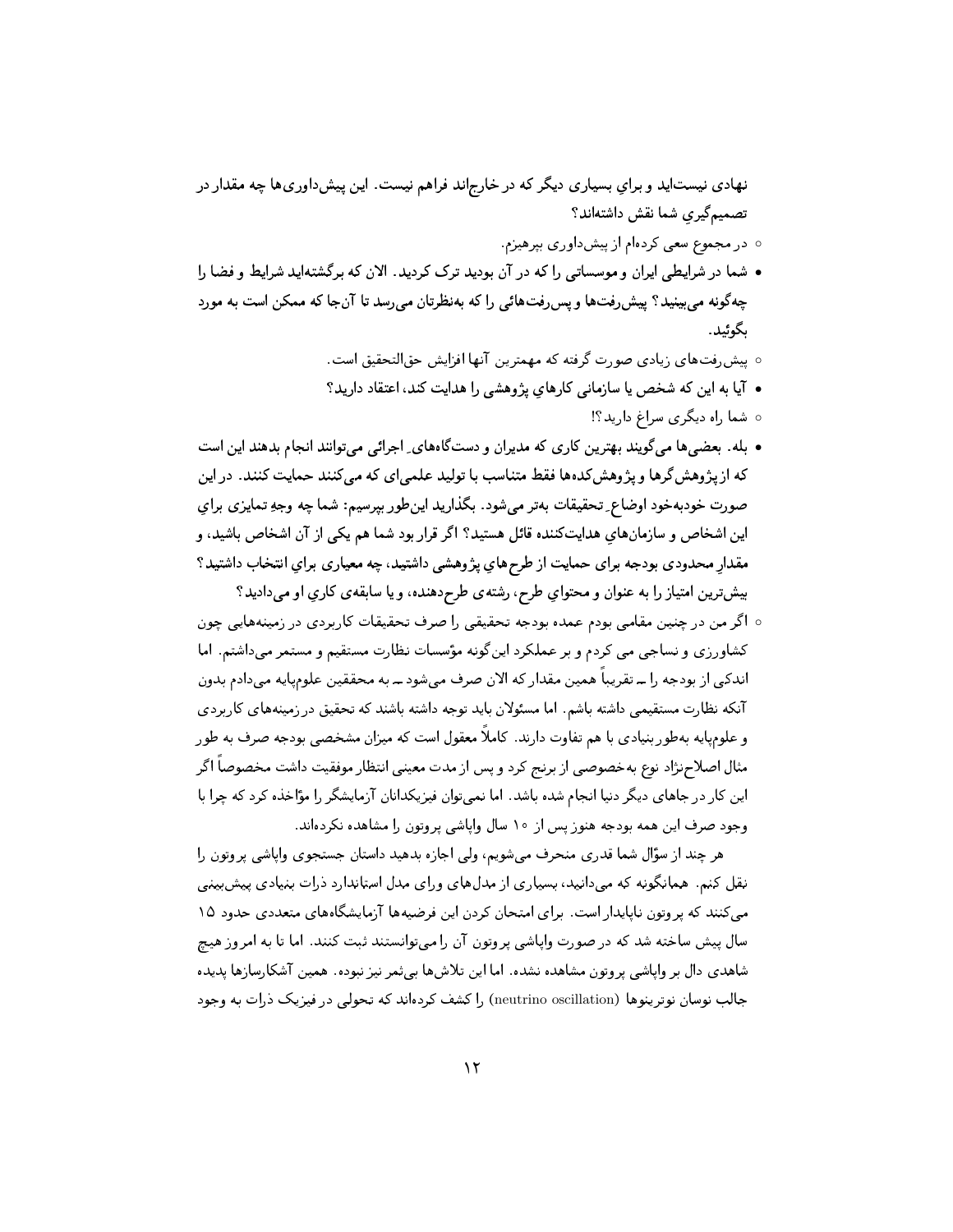آورده. از طرف دیگر، نه مشاهدهٔ وایاشی پروتون، نه کشف نوسان نوترینوها، مشکلی از زندگی روزمره مردم را رفع نمیکنند. آنچه که پس از مدتی جزو ملزومات زندگی روزمره میشود، فنآوریهایی است که برای ممکن ساختن آزمایشهای علومیایه ساخته و پرداخته می،شوند. مثلاً مایکروفر بر پایه فن آوری نهاده شده که برای اولین بار برای شتابدهندههای اولیه بنا نهاده شده بود . جا دارد آنان که به دنبال اشاعه علم فیزیک در جامعه هستند این نوع داستانها را جمع آوری و منتشر کنند.

- فکر میکنید سازمانها یی که متولی ی حمایت از پژوهش هستند کارخود را درست انجام میدهند؟ اگر نه، اشکال کار شان کجا است؟
	- تجربه و اطلاعات من هنوز به حدى نرسيده است كه بتوانم در اين زمينه اظهار نظر كنم.
		- تا چه حد در مدیریّت مؤسسهها یی که در آنها بودهاید سهیم بودهاید؟
- از وقتبی که به پژوهشگاه دانشهای بنیادی آمدهام با کمک تنبی چند از دوستان سعی کردهایم گروه پدیدهشناسی فیزیک ذرات تشکیل بدهیم که به حمدا... پیشرفت در خور توجهی هم داشتهایم.
	- به آموزش اهمیت میردهید؟ چهقدر؟
- مگر میتوان به آموزش اهمیت نداد. ولی فعلاً من تدریس نمیکنم و برگزاری مدرسههای تابستانی و سخنرانى ها بسنده كردهام.
- امیدواریم قبول داشته باشید که جوابتان کمبی عجیب است. ریچارد فاینمن هم اهمیت می داد که در کارهای آموزشی درگیر باشد. به همین دلیل کار در دانشگاه را به کار در مؤسسههای ِ پژوهشی، حتا جاهائمی مثل ِ موسسه ی تحقیقات ِ پیش ِفته ی پرینستون، ترجیح میداد. او در اوج ِ اشتهار به تدریس ِ فیزیک ِ یایه م<sub>ی </sub>پرداخت. اگر اشتباه نکنیم کلیدِ معمّا میزان علاقه به تدریس است؟
- چشم! من وقتبي ريچارد فاينمن شدم حتماً تدريس ميكنم! نه به شوخي! اگر بلافاصله پس از گرفتن .<br>مدرک دکتری شخص درگیر تدریس شود از کار تحقیقی عقب میماند. در استنفورد، پرینستون و ... افراد تنها پس از گذراندن چند دوره پسادکتری شروع به تدریس میکنند.
	- تاکنون چند دانش جوی کارشناسی ی ارشد و دکتری با شما کار کردهاند؟
		- ه هم اکنون یک دانشجوی دکتری با من کار می کند.
	- نظر شما در موردِ نظام کنونبی یِ آموزش دورهیِ کارشناسبی یِ فیزیک در ایران چیست؟
- ه نظام آموزشی کارشناسی دانشگاههای خوب ایران به راحتی با دانشگاههای مشابه آمریکا و اروپا پهلو می;ند. اما متاسفانه در سالهای اخیر دانشجوها از حل تمرین طفره می روند که به نظام آموزشی دبیرستان بر میگردد. من همواره به دانشجوها گوشزد میکنم کلاسهای حل تمرین خوب مزیت دانشگاهای ایران است. مبادا این فرصتها را از دست بدهند.
- برای ِ معلم ِ حل ِ تمرین، یا برای ِ دانشجویی که درس را گرفته؟ ضمناً، آیا حق داریم نتیجه بگیریم که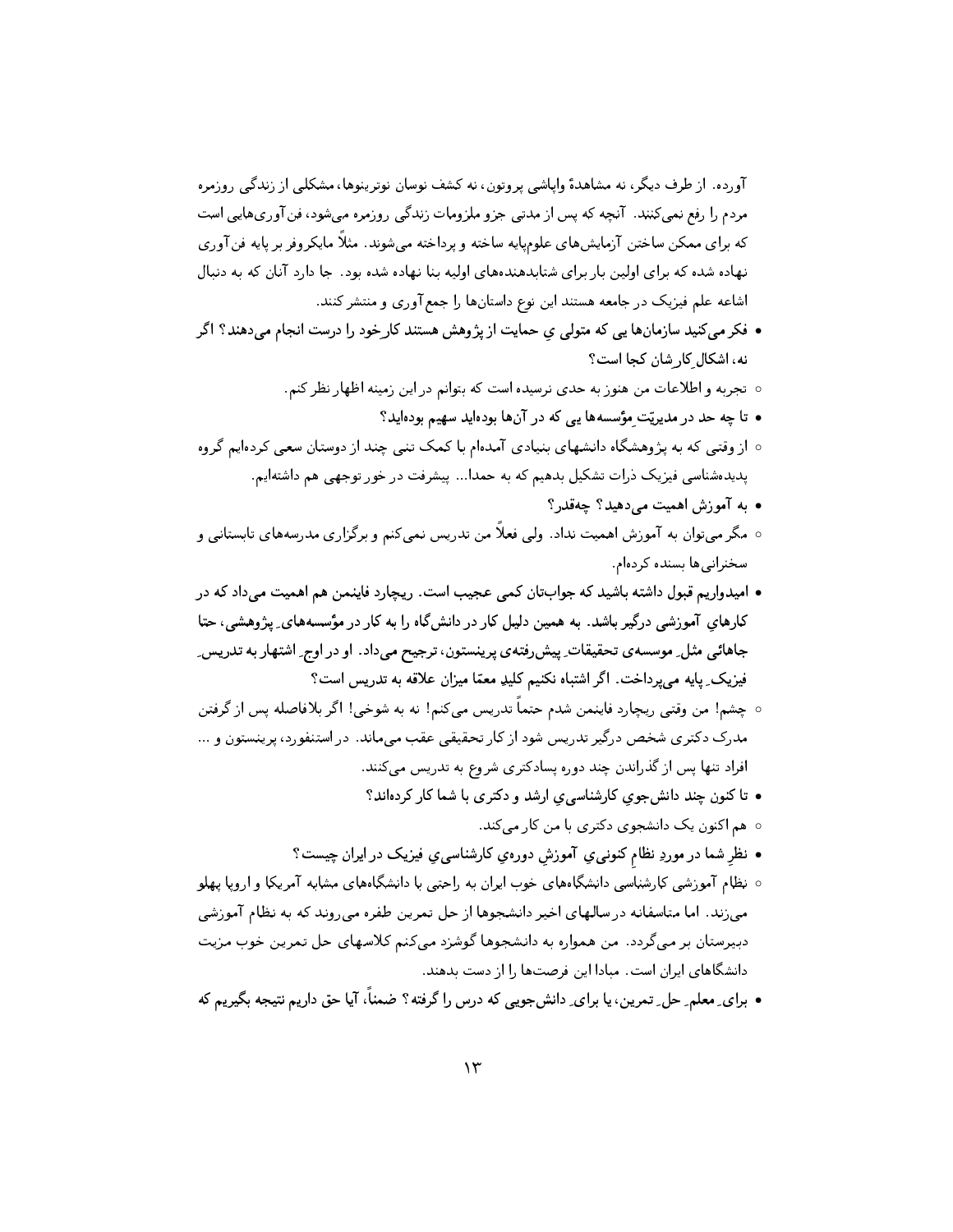در استنفورد کلاس ِ حل ِ تمرین نیست، یا اگر هست خیلی ِخوب نیست؟ اگر ممکن است بیش تر توضیح دهيد.

- 0 به دانشجویان . در استنفورد هم کلاسهای حل تمرین وجود دارد. اما سطح معلمهای حل تمرین خیلی پایینتر از همتایان آنها در دانشگاه صنعتی شریف است. (ببخشید که من زیاد نام دانشگاه اسبق خود را می آورم. علت تنها این است که من از وضعیت دانشگاههای دیگر اطلاع زیادی ندارم.) در استنفورد تصور بر این است که دانشجوی خوب دکتری نباید وقت و انرژی خود را با حل تمرین تلف کند. وقتی هم که یک دانشجوی دکتری قوی تدریس میکند استاد راهنمای وی به او گوشزد میکند که زیاد خود را درگیر نکند. من در صدد نیستم که این سیستم را نقد کنم اما معتقدم که باید از نقطه قوت دانشگاههای ایران که همانا معلمهای حل تمرین جدی و باسواد است حداکثر استفاده را برد.
	- نظر شما در موردِ نظام کنونبی یِ آموزش دورهیِ کارشناسبی یِ ارشدِ فیزیک در ایران چیست؟
		- ۰ چندان درخشان نیست. اما مخالف حذف دوره کارشناسی ارشد هستم.
	- اشکالاش کجا است؟ و حُسناش چیست که علی رغم ِ آن اشکال شما با حذف ِ آن مخالفاید؟
- در مدت زمان محدودي از دانشجو ميخواهند كه تعداد معتنابهي درس بگذرانند و بعد هم يک كار تحقیقی ارائه دهد. این در حالی است که دانشجو هنوز خیلی از درسهای پایهای را درست نمیداند و از طرف دیگر استاد راهنما هم معمولاً چندان وقتبی به دانشجوی کارشناسی|رشد اختصاص نمیدهد. بدیهی است که کیفیت کار تحقیقی کارشناسی ارشد چندان بالا نخواهد بود اما به عنوان یک دستگرمی برای دانشجویی که میخواهد وارد دوره دکتری شود خیلی میتواند مفید باشد.
	- نظر شما در موردِ ساختار مدیریتبی ی دانشگاهها چیست؟
		- ٥ تجربهاى در اين زمينه نداشتهام.
		- کارتدریس را از کِی شروع کردید؟
	- 0 اولین تدریس جدی در دوره کارشناسی|رشد بود که معلم حل تمرین درس ریاضی−فیزیک بودم.
		- به نظر شما مکتب فیزیک چیست؟
- سؤال سختی میکنید. تعریف دقیقی از مکتب فیزیک سراغ ندارم. جز اینکه شرایط کاری هر گروه از فیزیکدانان نگرش آنها نسبتاً مسایل را تحت تأثیر قرار میدهد. و به هر گروه از فیزیکدانان وجهتمایزی مى بخشد.
	- مکتب فیزیک چهطور ساخته مے شود؟
- خُب، قبل از هر چیز باید تعداد آنها به حد مشخصی برسد و سیستم آموزشی مخصوص به خود را داشته ىاشند.
- آیا در ایران مکتب فیزیک ی هست؟ اگر هست، کدام است؟ اگر نیست، آیا میتوان در ایران مکتب ِ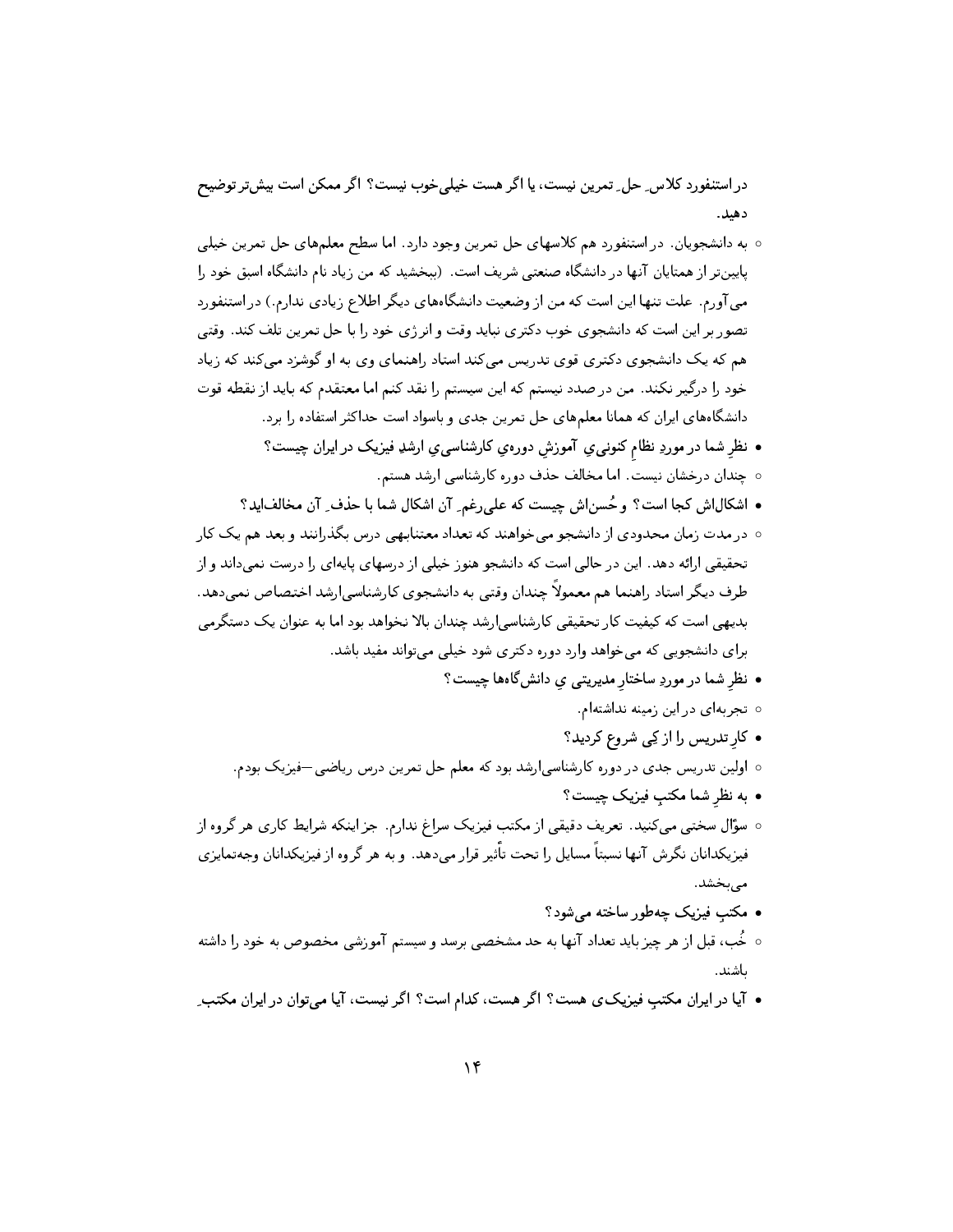فيزيك ساخت؟

- در ایران مکتب فیزیک بسیار نویا است. این نهال نویا را به نظر من دو خطر تهدید می کند: ١) افراد تحقیق را چنان که باید جدی نمی گیرند و آن را امری تفننی می دانند. این بیشتر به فرهنگ عمومی جامعه برمی گردد . من معتقدم که چند تا فیزیکدان نمی توانند فرهنگ جامعه را به طور عموم تغییر دهند و اگر در این صدد برآیند از کار اصلی خود باز میمانند. اما فیزیک پیشهگان و همچنین خانوادههای آنها میتوانند "زیرفرهنگی" به وجود آورند که با کار تحقیقی بیشتر مدارا کند. آشنایی خانواده محققین با کار تحقیقی بسیار حائز اهمیت است که متأسفانه در ایران، برعکس به طور مثال استنفورد، اصلاً جدی گرفته نمی شود . در استنفورد سالی یکی یا دوبار برای خانوادههای محققین برنامه بازدید ترتیب می دادند . به تجربه دریافته بودند که نتایج مثبت این کار بسی بیشتر از زحمات آن است. متأسفانه در ایران می بینیم كه بسياري از آقايان محقق پرتوان پس از ازدواج از نظر تحقيق افت شديد پيدا ميكنند. ٢) ارتباط ما با جهان خارج محدود است و متأسفانه بسیاری از حتبی محققان هم به اهمیت آن واقف نیستند. • نظر شما در موردِ تقسیمېندې ي شاخههاې فیزیک به مهم و مهمتر چیست؟
	- خُب، هر کسی رشته خود را مهمترین تلقی میکند!
	- یعنبی به نظر ِ شما «پدیدهشناسی ِ دْرَّات ِ بنیادی» مهمترین شاخهی فیزیک است؟
	- ه بله، اگر چنین باوری نداشتم نمیتوانستم ساعتها بر روی یک مسئله تمرکز کنم.
- برخی از شاخههای فیزیک در ایران تقریباً وجود ندارد. (این را قبول دارید؟) به نظر شما چهطور میشود این شاخهها را در ایران راه انداخت؟
- بله، قبول دارم. سه راه حل وجود دارد. ١) افراد مقیم ایران از طریق خواندن مقالات و کتابها با رشتههای جدید آشنا شوند. این راه حل معمولاً موفق نیست چرا که هر رشتهای فرهنگ مخصوص خود را می طلبد که از طریق خواندن کتاب قابل حصول نیست. ۲) فرستادن دانشجو به خارج که راه نسبتاً پرهزینهای است و متأسفانه بیش از ۵۰ ٪ مواقع، بورسیه تحصیلی نصیب افراد نه چندان لایق میشود . در نتیجه علاوه بر هدر رفتن سرمایههای مملکت خصومتهایی نیز به وجود می آید که چون بمب ساعتی خطرناک هستند. ۳) جذب ایرانیهایی که در خارج رشتههای نو را فرا گرفتهاند. این راه هزینه زیادی نمیطلبد. ولی انضباط و دقت خاصی لازم دارد که متأسفانه در کمتر مدیر علمی در ایران موجود است. کمتر مدیر علمی در ایران وجود دارد که به طور مرتب email خود را بخواند و به موقع پاسخ دهد. پاسخهایی هم که داده می شود اغلب در ردیف "حالا ببینیم چی می شه" هستند. این برخورد از نظر کسی که به سیستم غربی عادت کرده، یک نوع توهین تلقی میشود . با اندکی انضباط در جواب دادن ایمیلها، با بهروز و دقیقتر کردن تارنماهای مؤسسات علمی و تحقیقاتی، با پیراستن آنها از اشتباهات املائی و انشائی و … میتوان افراد جدی و فعال زیادی را جذب کرده که رشتههای جدید را در ایران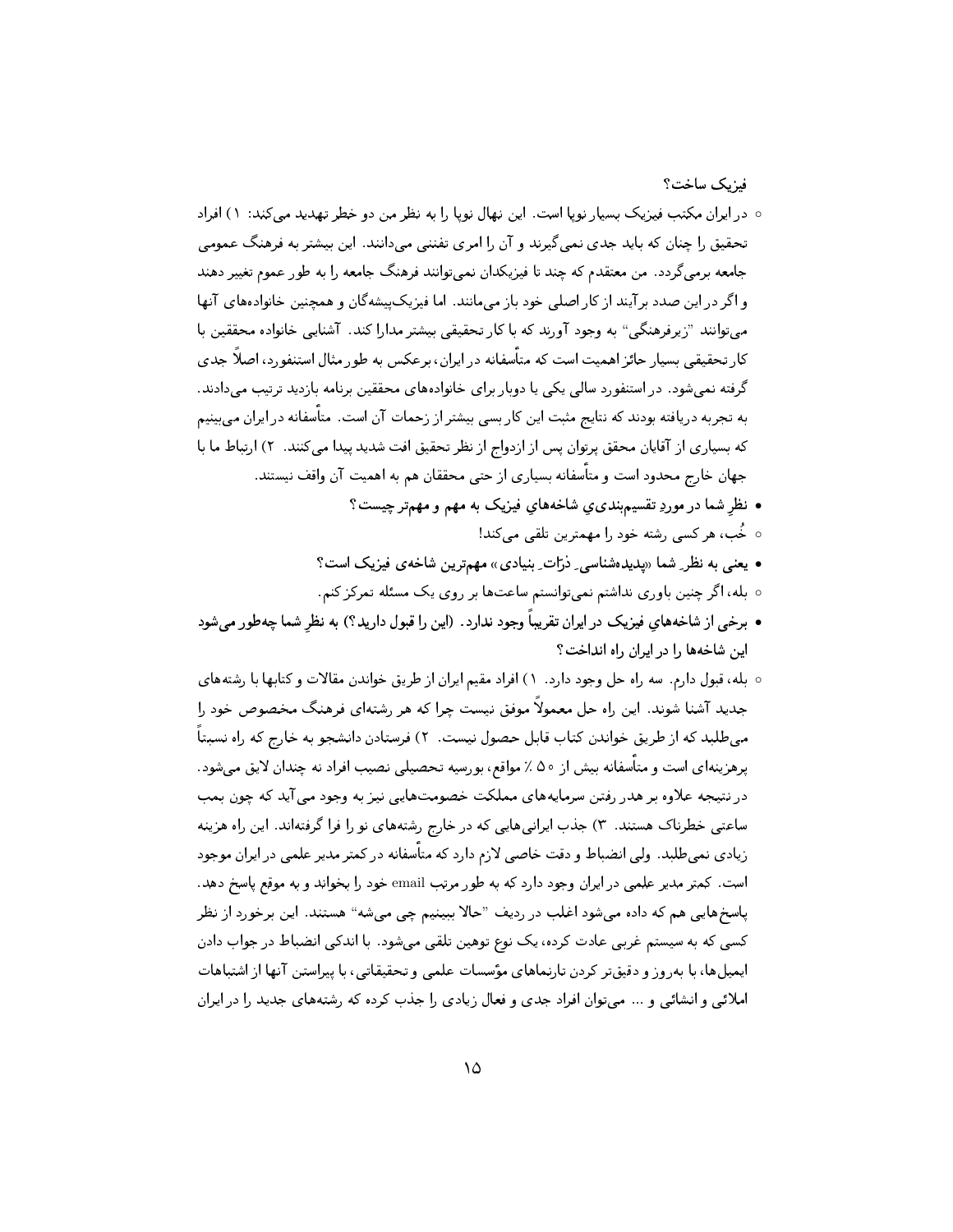بايەگذارى كنند.

- در جوابتان نکات ِ بحثانگیزی وجود دارد. اولاً شما صحبت از «بیش از ۵۰ ٪» کردید. آیا این یک حدس است، یا بر اساس ِ آمار ِ معتبر ی است؟ ثانیاً، خواندن ِ مقالات و کتابها برای ِ یادگیر ی ِ یک رشته ی جدید را به طور ِ معمول موفق نمبی دانید. آیا این با برداشتی که از علوم، بهخصوص علوم ِ دقیقه مانند ِ فیزیک داریم، در تناقض نیست؟ و چه مقدار از به اصطلاح ِ شما «فرهنگ مخصوص خود» ِ یک رشته را نمیتوان از خواندن ِ منابع کسب کرد؟ البته قبول داریم که گاهی صحبت کردن با متخصصین ِ یک رشته باعث ِ تسریع میشود، اما مهارت، حتا از نوع ِ اولیهاش هم، چیزی است که یک فرد فقط با خواندن و انجام ِ محاسبات میتواند کسب کند. به عنوان ِ نمونه، در همین ایران و در جمع ِ افرادی که شما هم آنها را میشناسید افرادی هستاند که رشتههای جدید را، اگر نگوئیم بهطور ِ کامل، عمدتاً از روی ِ متون موجود آموختهاند و در آن رشتهها پژوهش هم میکنند. ثالثاً، حداقل در بین ِ بعضی از افراد ِ بااطلاع این برداشت وجود دارد که افرادی که صرفاً تجربهی کار در خارج را دارند در اغلب ِ موارد بازده ِ لازم را در داخل ندارند ــ حداقل این است که باید افراد را با دقت و وسواس انتخاب و برای ِ آنها هزينه كرد.
- من در اين زمينه آماري را سراغ ندارم و گمان هم نمي كنم كه چنين آماري وجود داشته باشد.  $\sqrt{20}$  نتیجه گیری من بر اساس حدود ۲۰ مشاهده غیربایاس شده بود . خطای آماری ۲۰ مشاهده حدود که البته خطای بالائی است. اما در میان این ۲۰ تن که من می شناسم تنها دو نفر واقعاً صلاحیت اخذ بورس را داشتند و برگشتهاند و یا برمیگردند. بنابراین برآورد ۵۰٪ گمان نمیکنم بیانصافی باشد. در جواب قسمت دوم سؤال شما، دقت کنید که من نگفتم که افراد آن رشته را یاد نمی گیرند. عرض کردم با "فرهنگ" آن رشته آشنا نمبی شوند. برای روشن شدن عرایضم اجازه بدهید همانطور که شما پیشنهاد کردید از افراد دوروبر مثالی بزنم. چندی پیش یک نفر از کمبریج مقالهای نادرست نوشته بود که از قضا در مجله معتبر PRL هم چاپ شده و بیش از صد مورد نیز رفرنس دریافت کرده بود . یک گروه در ایران اشتباه این مقاله را دریافته بودند و در مقالهای منتشر کرده بودند. من یکی از افراد این گروه را در خارج ملاقات کردم. با اینکه این شخص دلایل مستدل در تأیید مقاله خود داشت اما به علت ناآشنابودن با فرهنگ این رشته نتوانست نتایج خود را به طرزی که توجه اهل فن را جلب کند ارائه دهد. در نتیجه مقاله این گروه از نظرها پنهان ماند و از انتقادات سازنده محروم. ممکن است در ذهن برخی از خوانندگان این سؤال پیش آید که چه اهمیتی برای ارائه نتایج است. این شخص در کنج خلوت خویش "حقایق" را دریافته پس چه حاجت به خودنمایی؟ نکته این جاست که در علومتجربی "حقیقت" و "حقایق" به آن شدت و غلظتبی که متکلمان و متفکران علوم عقلبی از آن دم میزنند معنایبی ندارد. شناخت ما از مسایل بهطور تدریجی و از راه آزمایش یا بحث و گفتمان رشد میکند. مقاله این دوست ما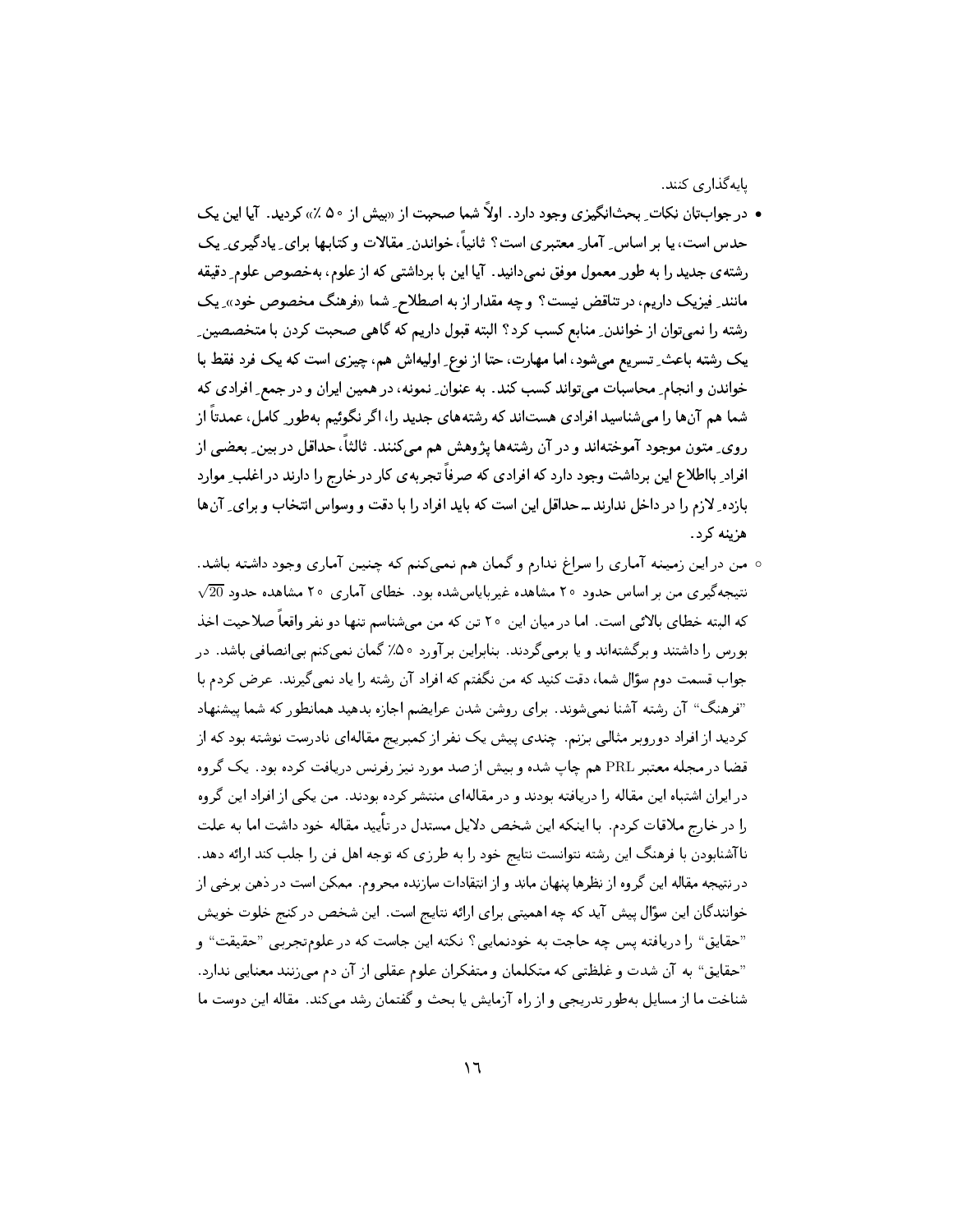نیز هر چند حاوی نکاتی درست و ارزشمند بود به طور قطع حرف آخر نبود همچنان که هیچ مقاله دیگری در علوم تجربی این چنین نیست. چهبسا اگر این مقاله مورد توجه قرار می گرفت، مایه الهامی می شد برای گروه دیگری برای رسیدن به مطالب جالبتر و عمیقتر. برای این که این گونه ارتباطات با دیگر فیزیکدانهای دنیا برقرار باشد باید علاوه بر خود فیزیک، فرهنگ آن رشته خاص را نیز آموخت. فرهنگ فیزیک نوترینو با فرهنگ نظریه ریسمان فرق دارد و این فرهنگ را باید از افرادی که در جمع يودواند فراگرفت.

حال قسمت سوم پرسش شما. خوب اولا باید در نظر داشت که هر سیستمی اتلاف یا به قول خودمان "يرت" دارد. اما قبول دارم كه دانشگاهها و پژوهشگاههاى در جذب افراد ناموفق عمل كردهاند. بايد از این تجربههای ناموفق تجربه آموخت. باید نامههای recommendation که برای اینگونه افراد نوشته شده بازخوانی کرد . چهبسا اگر این نامهها را بازخوانی کنیم خواهیم دید که تمام ایرادهای که بر این شخص وارد بود بهطور سربسته در توصیهنامه شخص آمده است. منتها ما بلد نیستیم این نامهها را بخوانیم. همینطور باید در فهرست مقالات افرادی که به ایران می آیند تفحص کنیم. یکی از فاکتورهای مهم نسبت مقالاتی است که شخص تنها نگارنده است به کل مقالات. اگر شخص همه مقالات خود را به تنهایی نوشته باشد احتمالاً در انجام کار گروهی مشکل دارد و اگر در همه پروژههایش همکار داشته باشد ممکن است اگر از این گروهها جدا شود کارآیی خود را از دست بدهد. باید دید افرادی که پس از بازگشت در ایران موفق عمل کردهاند چند درصد مقاله تکی داشتهاند، چند تا مقاله در سال تولید کردهاند و … در ضمن باید دید همکاران قبلی آنها چه کسانی بودهاند. ببینید اگر همکار قبلی شخص ویتن و وفا و عبدالسلام باشند و شهرت این شخص تنها به همکار بودن با این سطح افراد باشد طبیعی است که یس از بازگشت به ایران در فقدان افرادی در این سطح مشخص نتواند کاری انجام دهد.

واقعیت دیگر این است که افراد جدی که به خارج رفتهاند کمتر برمی گردند. باید این را هم ریشهپابی کرد . ببینید خیلی آسان و بیدردسر است که فلسفه ببافیم و تقصیر را به گردن چینخوردگیهای زاگرس و بادهای صدر وزه سیستان بیاندازیم. بحث کنیم که اگر حمله مغول نبود چنان می شد و … گوش همه ما از این حرفها پر است اما من معتقدم علت، ضعف در لایههای میانی مدیریت است. مثال می زنم تا منظورم روشنتر شود. افرادی که در غرب تحصیل میکنند عادت میکنند که همه اطلاعات را از سایتهای اینترنتی کسب کنند، در مقابل در ایران بیشتر دانشگاهها و مؤسسهها سایتها را تزئینی میدانند و اطلاعات دقیق و بهروز نمی دهند. همین برای فرد جدیی که مایل به بازگشت است شدیداً مایوس کننده است. مثال دوّم، فرد جدی که در غرب تحصیل میکند و موفق نیز عمل میکند سالهای سال از عمر خود را صرف آموختن زبان انگلیسی میکند و در این راه به تمام معنا "زجر" میکشد. در نتیجه از نظر او داشتن غلط املایی در نگارش انگلیسی یک نوع گناه کبیره است. سایتها و نامههای ما هم خدا را شکر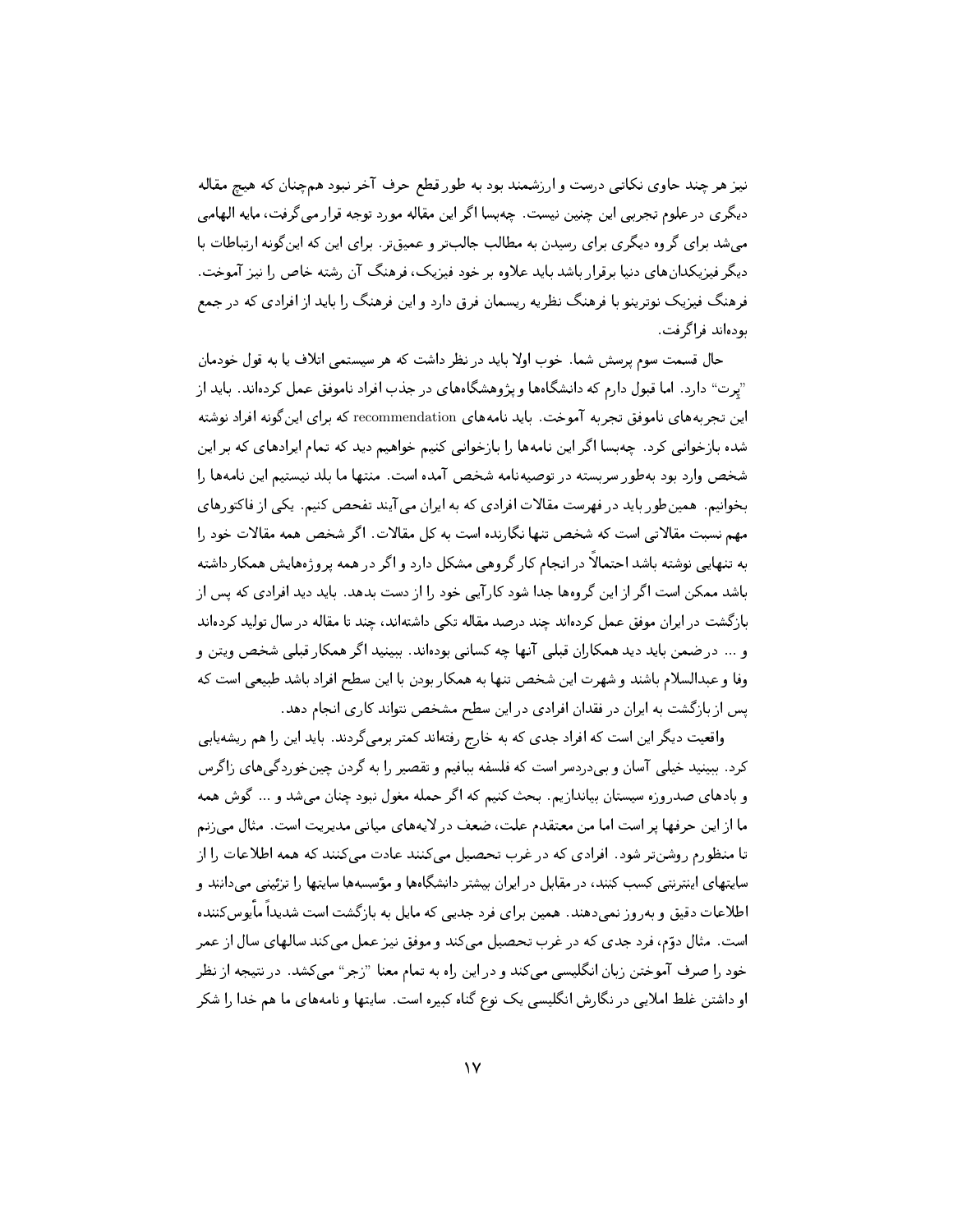یر است از این نوع اشتباهها. فیزیکدان جوان موفق در غرب در کنفرانسها و مؤسسات معتبر دنیا در حضور استادان زبده بارها سمینار داده، به چالش کشیده شده و در نهایت مورد تشویق قرار گرفته است. همين شخص از پول تو جيبي خود براي ديدار خويشاوندان به ايران مي آيد، به قصد سروگوشي آب دادن به دانشگاهها و مؤسسات علمی می رود. از او می خواهند سمینار بدهد، قبول می کند. اما هزار و يک مشکل سر سمينار پيش مي آيد بعضاً سمينار را اعلام نمي کنند و کسي سر سمينار حاضر نمي شود يا به چشم خود می,بیند که استادهای مختلف در محوطه در آمدوشد هستند اما در سمینار حضور نمی،ابند و او را جدی نمیگیرند. پس احساس دلزدگی میکند و میرود و پشت سر خود را هم نگاه نمیکند.

مهمتر از همه این که افرادی که میخواهند به ایران برگردند از افرادی که قبلاً این راه را رفتهاند مشورت میگیرند و چون اغلب خلف وعدههایی صورت گرفته شخص کمتر به وعدههایی که از طرف رؤسا میشنود دل میبندد. اینگونه بیانضباطیها خیلی بیشتر از تبلیغات رسانهها در راندن متخصصان از ایران سهم دارند. اما دریغ که کمتر کسی از تأثیر آن سخنی میگوید.

- آیا نوشتههای فارسی ی فیزیک را می خوانید؟ کدامها را؟
	- ٥ به مجله فیزیک ایران علاقهمندم.
		- نظر شما در موردِ گاما چیست؟
	- متأسفانه شمارههای زیادی از آن را نخواندهام.
- سِمَتهای اجرایی هم داشتهاید؟ در این سمتها چه کردهاید؟
- باور کنید من جوانتر از آن هستم که سمتهای جورواجور را تجربه کرده باشم!
- تا به حال در چه موسساتی به عنوان هیباتعلمی کار کردهاید؟ اگر مایل هستید در موردِ دلایل جابەجائىھايتان توضيح دھيد.
	- رجوع کنيد به جواب سؤال قبل.
- نظر شما در موردِ تشکّلهای فیزیکپیشههایِ ایران چیست؟ به خصوص نظرِ شما در موردِ انجمن فيزيک چيست؟ اصلاً عضو اين انجمن هستيد؟
- علىالاصول بسيار مفيد مىتوانند باشند. اما من از جزئيات آنچه كه در انجمن فيزيک ايران مى گذرد بى اطلاع هستم.
- شما و همسرتان یک زوج فیزیکپیشه هستید. اگر ممکن است مقداری در موردِ تاثیر متقابلی که حرفه و زندهگی مشترکتان احتمالاً روی هم میگذارند برای ما بگوئید. کلاً فضا چهگونه است؟
- همسر من یک فیزیکدان تئوری است و من یک پدیدهشناس هستم. در خانه اغلب با هم تبادل اطلاعات میکنیم که باعث غنیتر شدن کار هر دو میشود. ولی باید ادعان کنم این جو برای شخص ثالثی که در خانه باشد واقعاً خستهكننده است!